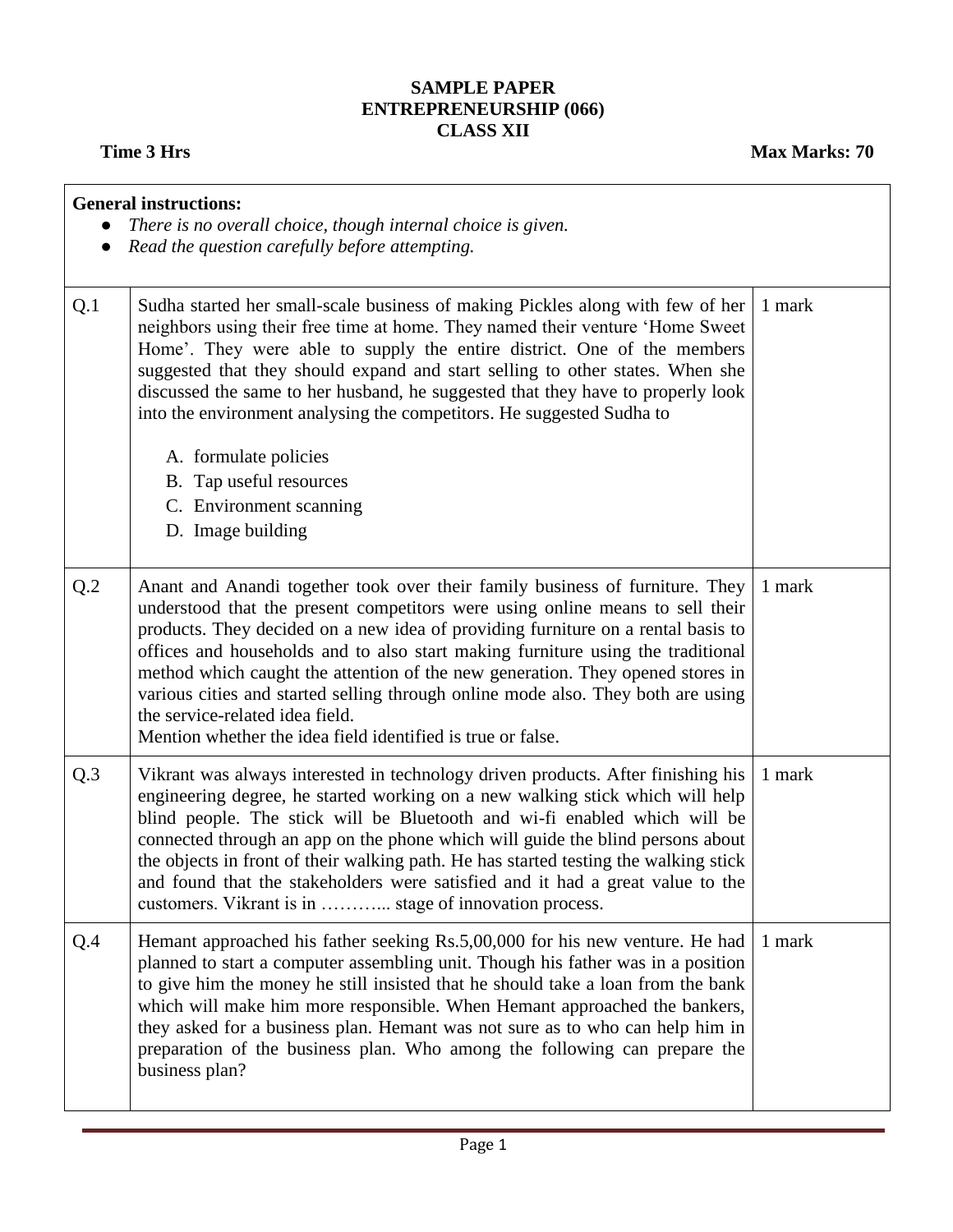|     | A. Lawyers<br><b>B.</b> Accountants<br>C. Marketing consultants<br>D. All of the above                                                                                                                                                                                                                                                                                                                                                                                                                                                                                                                                                                                                                                                                                                                             |        |
|-----|--------------------------------------------------------------------------------------------------------------------------------------------------------------------------------------------------------------------------------------------------------------------------------------------------------------------------------------------------------------------------------------------------------------------------------------------------------------------------------------------------------------------------------------------------------------------------------------------------------------------------------------------------------------------------------------------------------------------------------------------------------------------------------------------------------------------|--------|
| Q.5 | Varun along with his friends had a brilliant idea to manufacture an air<br>conditioner which will also act as an air purifier. The idea was new and the<br>market did not have such a successful product. For starting the unit, they were in<br>need of huge funds, so they decided to approach Shankar, a successful<br>businessman and who is also a venture capitalist. However, Shankar said that he<br>was very busy and if they could pitch their idea within a span of 3 minutes, he<br>was ready to hear it. Which format of Business plan will Varun and his friends<br>would have to use?                                                                                                                                                                                                               | 1 mark |
|     | A. Elevator Pitch                                                                                                                                                                                                                                                                                                                                                                                                                                                                                                                                                                                                                                                                                                                                                                                                  |        |
|     | B. A pitch deck with oral narrative<br>C. A written presentation for external stakeholders                                                                                                                                                                                                                                                                                                                                                                                                                                                                                                                                                                                                                                                                                                                         |        |
|     | D. An internal operational plan                                                                                                                                                                                                                                                                                                                                                                                                                                                                                                                                                                                                                                                                                                                                                                                    |        |
|     | <b>OR</b>                                                                                                                                                                                                                                                                                                                                                                                                                                                                                                                                                                                                                                                                                                                                                                                                          |        |
|     | Ab ltd. was into manufacturing security cameras for household and commercial<br>buildings. Their Research and development team came up with a new idea of<br>manufacturing drones as security cameras which will give a 360-degree view of<br>the entire building. They needed huge finance for the same. The company MD<br>Sharath heard of this group of venture capitalists who are ready to invest in new<br>ideas. He seeked an appointment with them and started preparation of a business<br>plan to be presented before them. His plan was to make an informative power<br>point presentation showing key graphs of financial trends. It was meant to trigger<br>discussion among the members. Which format of business plan is Sharath using?<br>A. Elevator Pitch<br>B. A pitch deck with oral narrative | 1 mark |
|     | C. A written presentation for external stakeholders<br>D. An internal operational plan                                                                                                                                                                                                                                                                                                                                                                                                                                                                                                                                                                                                                                                                                                                             |        |
| Q.6 | Mallika was selling vegetables in her cart along with her mother. They were able<br>to earn a profit of around Rs.200 every day. Even though the amount was not<br>substantial it was sufficient for a decent living. Mallika often noticed that nuclear<br>families where both husband and wife go to work find it difficult to cook as<br>cleaning and cutting vegetables took a lot of time, so an entrepreneur she started<br>gathering information regularly and developed a new product line of selling cut<br>vegetables in hygienic packaging. Mallika used trend to spot this idea.                                                                                                                                                                                                                       | 1 mark |
| Q.7 | Vinita, Bhavana, Rani and Nandini are all good friends in the age group of 15-17                                                                                                                                                                                                                                                                                                                                                                                                                                                                                                                                                                                                                                                                                                                                   | 1 mark |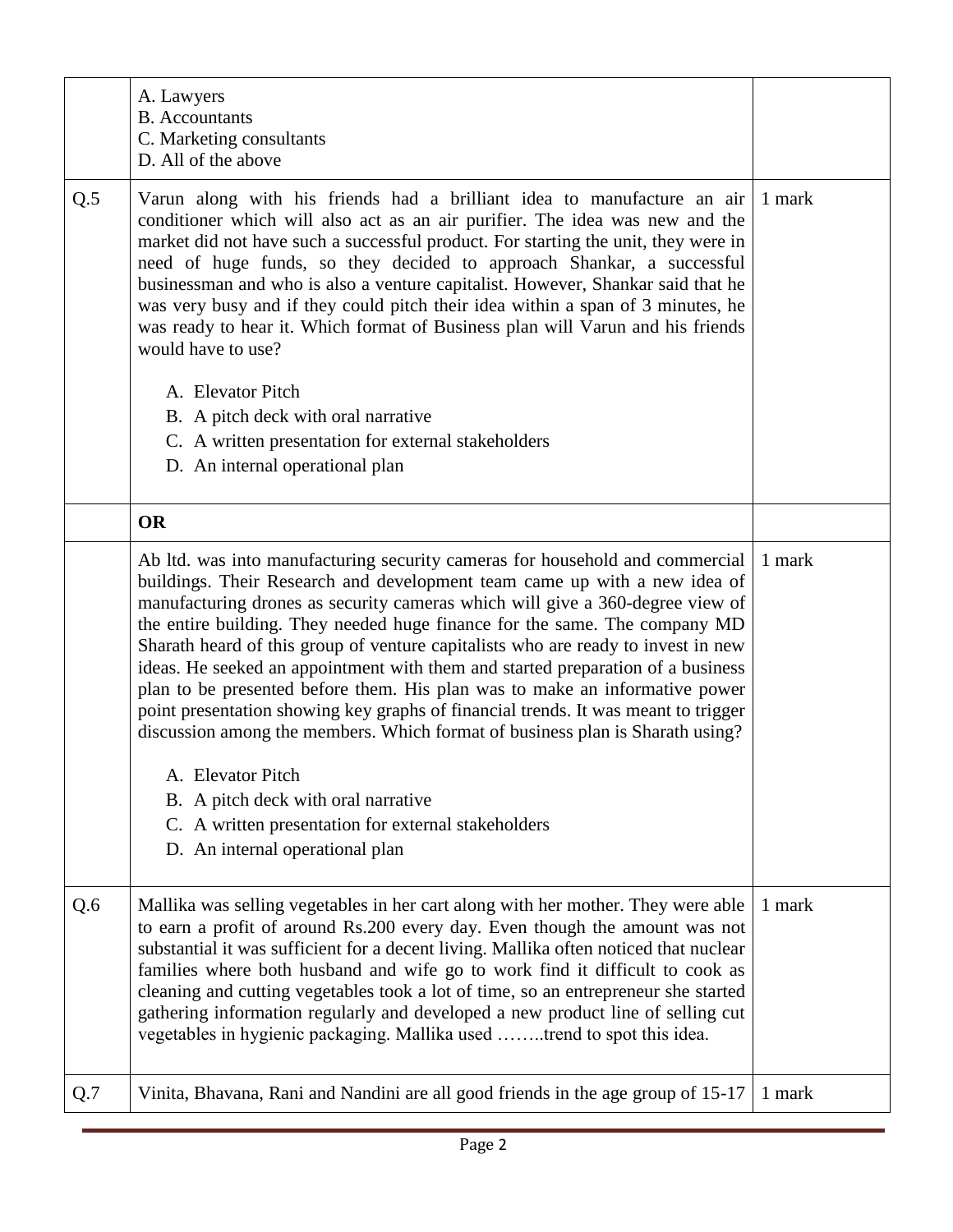|     | years of age. All of them decided together to start a business venture of making<br>soaps at home using natural ingredients. They decided to name their venture as<br>'O&HM' meaning Organic and Home Made. They spoke about their venture to<br>their parents and asked them if their business could be registered so that it will<br>be easy to divide the profits. Vinita suggested that they should register it as a<br>Partnership firm. Can they form a partnership firm?<br>A. No, they cannot form a partnership firm since all of them are minors<br>B. Yes, they can form a partnership firm<br>C. No, since minimum number of people required to form a partnership is<br>10<br>D. None of the above |        |
|-----|-----------------------------------------------------------------------------------------------------------------------------------------------------------------------------------------------------------------------------------------------------------------------------------------------------------------------------------------------------------------------------------------------------------------------------------------------------------------------------------------------------------------------------------------------------------------------------------------------------------------------------------------------------------------------------------------------------------------|--------|
| Q.8 | Arvind planned to start a small fast-food joint in his area after finishing his<br>degree in hospitality management. His plan was to combine and use healthy<br>ingredients like whole wheat flour to make the burger buns. He knew that he had<br>to start collecting information from different sources which will help him to<br>identify the right opportunity to start his business. From where will Arvind get<br>the necessary information?<br>A. Magazines<br><b>B.</b> Shows<br>C. Family Members<br>D. All of the above                                                                                                                                                                               | 1 mark |
|     | <b>OR</b>                                                                                                                                                                                                                                                                                                                                                                                                                                                                                                                                                                                                                                                                                                       |        |
|     | Victor industries has been one of the leading companies in Mobile phone<br>industry in India. The company decided to launch a new Model AI 1 which will<br>have inbuilt latest software to encourage hands free use and enhance the<br>customer experience through 3D photos. They are also looking into ideas to use<br>ecofriendly recyclable materials for the body of the phone which will cause less<br>environmental damage. Identify the two factors of PESTEL model from the<br>above case study.<br>A. Economic, Social<br>B. Ecological, Technological                                                                                                                                                | 1 mark |
|     | C. Legal, Economic<br>D. Social, Political                                                                                                                                                                                                                                                                                                                                                                                                                                                                                                                                                                                                                                                                      |        |
| Q.9 | Which of the following is not a component of Brand?                                                                                                                                                                                                                                                                                                                                                                                                                                                                                                                                                                                                                                                             | 1 mark |
|     | <b>Brand name</b><br>A.<br><b>B.</b><br><b>Brand Mark</b>                                                                                                                                                                                                                                                                                                                                                                                                                                                                                                                                                                                                                                                       |        |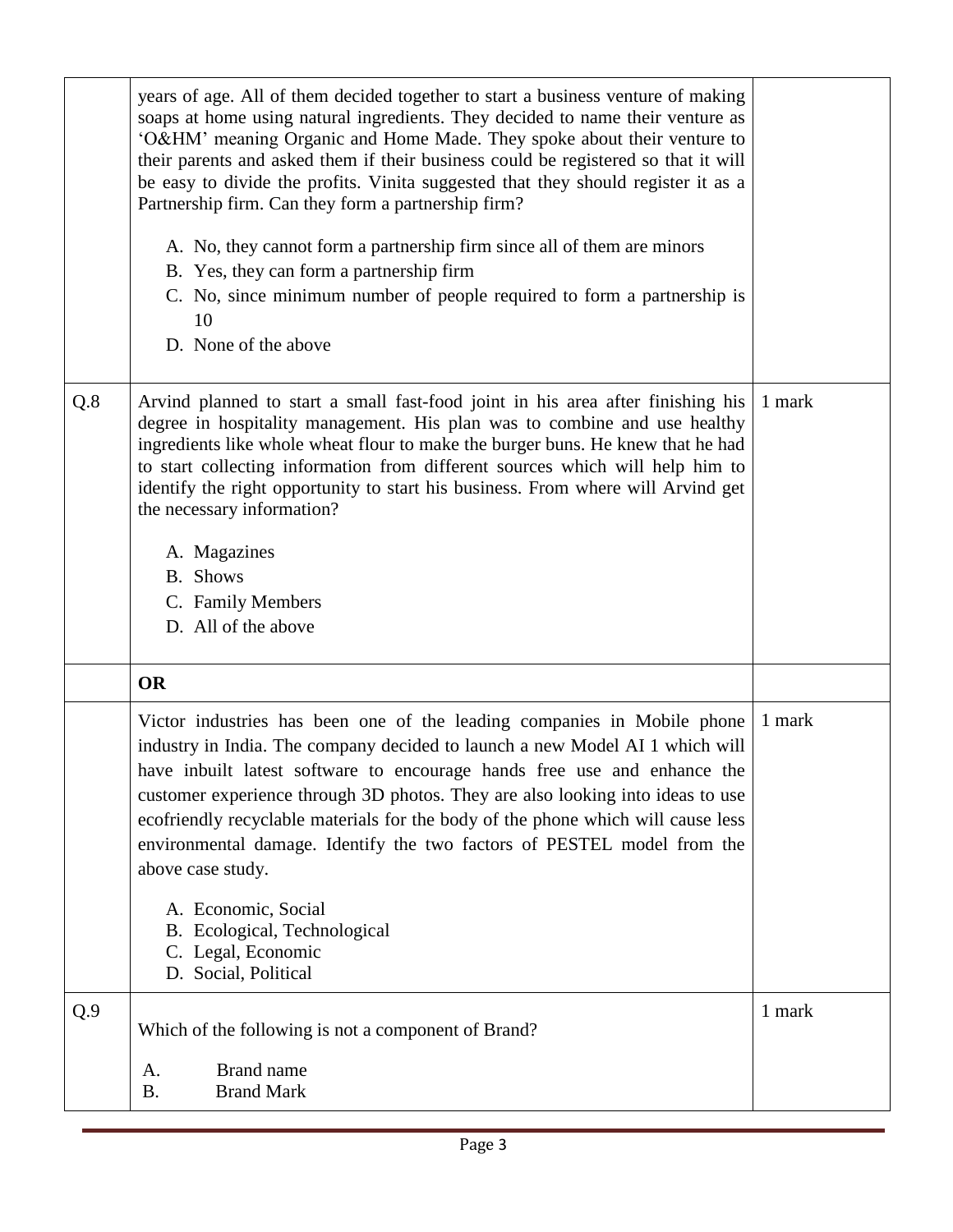|      | C.<br>Logo<br>Trademark<br>D.                                                                                                                                                                                                                                                                                                                                                                      |        |
|------|----------------------------------------------------------------------------------------------------------------------------------------------------------------------------------------------------------------------------------------------------------------------------------------------------------------------------------------------------------------------------------------------------|--------|
|      | <b>OR</b>                                                                                                                                                                                                                                                                                                                                                                                          |        |
|      | 'Maharaja' of Air India is<br>A. Brand name                                                                                                                                                                                                                                                                                                                                                        | 1 mark |
|      | <b>B.</b> Brand Mark<br>C. Brand<br>D. Trademark                                                                                                                                                                                                                                                                                                                                                   |        |
| Q.10 | Advertising is?                                                                                                                                                                                                                                                                                                                                                                                    | 1 mark |
|      | A. A paid form of communication<br>B. Selling products personally<br>C. A deliberate effort done to establish and maintain mutual understanding<br>between organization and public<br>D. It relates to short term incentives                                                                                                                                                                       |        |
|      | <b>OR</b>                                                                                                                                                                                                                                                                                                                                                                                          |        |
|      | Which of the following are the four rules when planning any advertising<br>activity?                                                                                                                                                                                                                                                                                                               | 1 mark |
|      | A. Aim<br><b>B.</b> Competitors<br>C. Media<br>D. All of the above                                                                                                                                                                                                                                                                                                                                 |        |
| Q.11 | 'Umbrella branding' is?                                                                                                                                                                                                                                                                                                                                                                            | 1 mark |
|      | A. Entrepreneur opts to use a common or successful family name for their<br>several products.<br>B. Entrepreneurs choose to utilise their corporate name or logo together with<br>some brand names of individual products.<br>C. Entrepreneur uses alpha-numeric names to signify physical characteristics of<br>the product.<br>D. Entrepreneur chooses distinct names for each of his offerings. |        |
|      |                                                                                                                                                                                                                                                                                                                                                                                                    |        |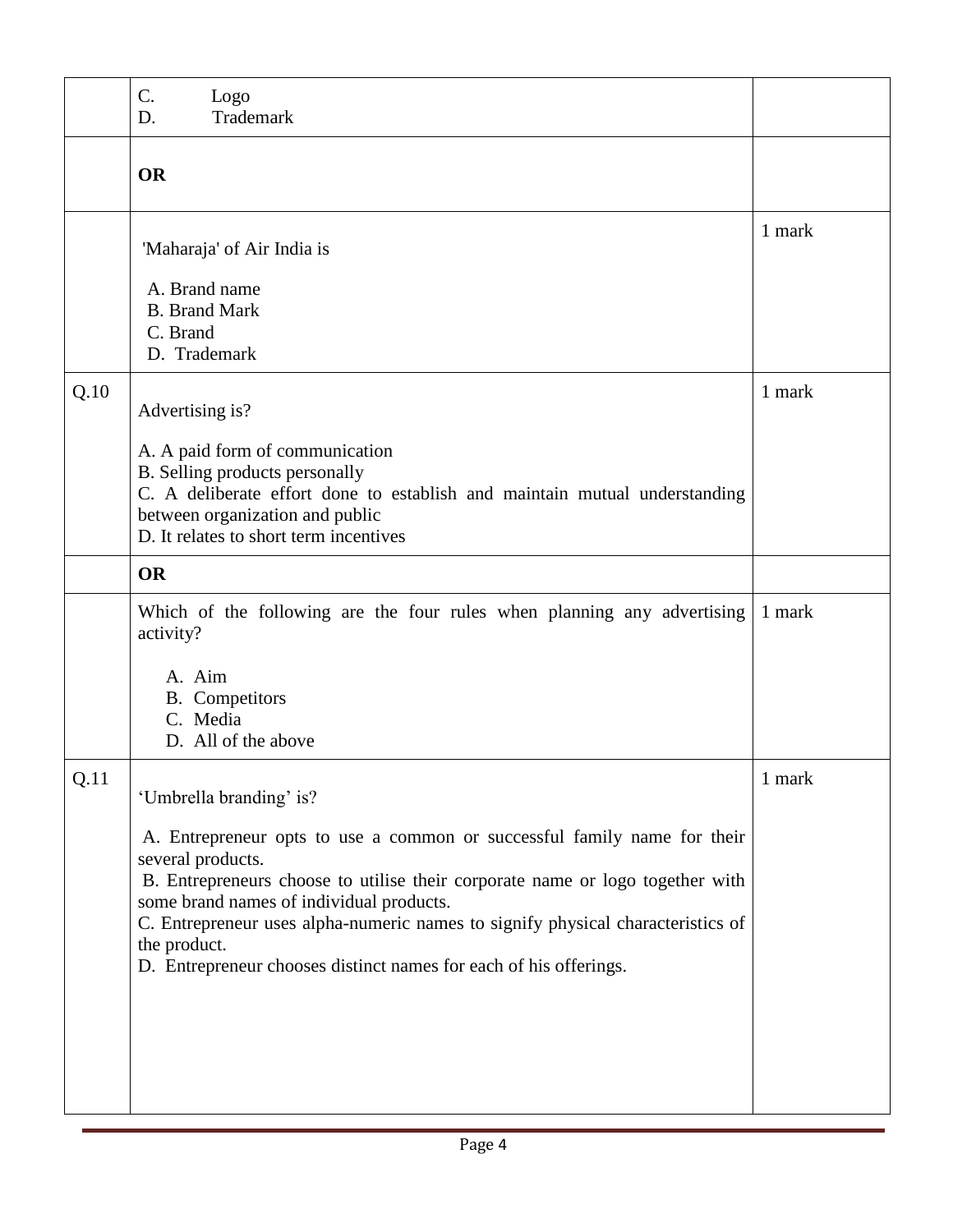| Q.12 | Given below are types of mergers with examples of each. Match them correctly.                                                                                                                                                                                                                       |                                                                                                          |        |  |  |
|------|-----------------------------------------------------------------------------------------------------------------------------------------------------------------------------------------------------------------------------------------------------------------------------------------------------|----------------------------------------------------------------------------------------------------------|--------|--|--|
|      | Column A-Types of Mergers                                                                                                                                                                                                                                                                           | Column B- Examples                                                                                       |        |  |  |
|      | i. Vertical Merger                                                                                                                                                                                                                                                                                  | a. A watch manufacturer acquiring a<br>cement manufacturer                                               |        |  |  |
|      | ii. Market Extension merger                                                                                                                                                                                                                                                                         | b. Bank of Madura merged with<br><b>ICICI Bank</b>                                                       |        |  |  |
|      | iii. Conglomerate                                                                                                                                                                                                                                                                                   | c. A textile company<br>acquires a<br>cotton yarn manufacturer                                           |        |  |  |
|      | iv. Horizontal Merger                                                                                                                                                                                                                                                                               | Hindustan<br>Unilever<br>Company<br>d.<br>acquired Lakme, it helped HUL to<br>enter the cosmetics market |        |  |  |
|      | A. $i$ -a, $i$ i-b, $i$ ii-c, $i$ v-d                                                                                                                                                                                                                                                               |                                                                                                          |        |  |  |
|      | B. i-c, $\overline{ii}$ -d, $\overline{iii}$ - a, $\overline{iv}$ -b                                                                                                                                                                                                                                |                                                                                                          |        |  |  |
|      | $C.$ i-a , ii-c , iii- b , iv-d                                                                                                                                                                                                                                                                     |                                                                                                          |        |  |  |
|      | D. i-c , ii-b , iii- $a$ , iv-d                                                                                                                                                                                                                                                                     |                                                                                                          |        |  |  |
| Q.13 | Ferns-and-petals?                                                                                                                                                                                                                                                                                   | What is common among McDonalds, Goli vada pav, Naturals Ice-creams and                                   | 1 mark |  |  |
|      | A. All are Multinational corporations working in India.<br>B. All have adopted franchising as their growth strategy.<br>C. All have merged with big companies.<br>D. All of the above                                                                                                               |                                                                                                          |        |  |  |
| Q.14 | Both mergers and acquisitions are enterprise growth strategies but how they<br>come into existence makes them different from each other. Which of the given<br>statements below justifies the given statement?                                                                                      | 1 mark                                                                                                   |        |  |  |
|      | A. Merger is always friendly, whereas acquisition is always hostile.<br>B. Merger may be friendly, whereas acquisition is always hostile.<br>C. Merger is always depending on synergy, whereas acquisition is never<br>based on synergy.<br>D. Merger is consensual, whereas acquisition is forced. |                                                                                                          |        |  |  |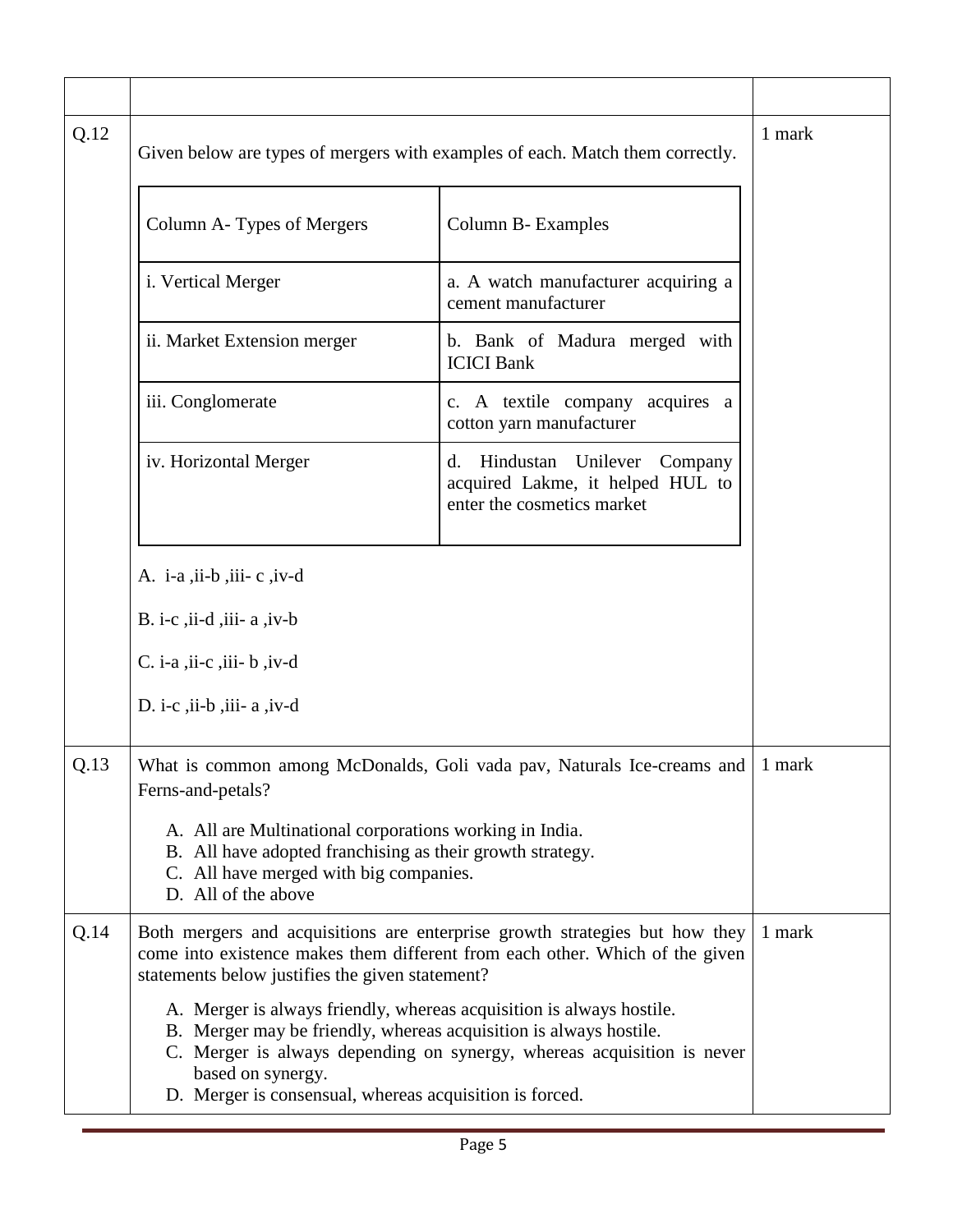| Q.15 | HURRY, LAST DAYS!<br><b>BUY ONE GET ONE</b><br><b>CODE DOES IT ALL</b><br>Identify the promotion strategy shown in the image above.<br>A. Below-the line<br>B. Above -the-line<br>C. Through-the-line<br>D. Both Below-the-line and Above-the-line | 1 mark |
|------|----------------------------------------------------------------------------------------------------------------------------------------------------------------------------------------------------------------------------------------------------|--------|
|      | <b>OR</b>                                                                                                                                                                                                                                          |        |
|      | Identify the type of Advertising depicted in the given image.<br>A. Point of Sale                                                                                                                                                                  | 1 mark |
|      | <b>B.</b> Ambient<br>C. Outdoors<br>D. Direct mail                                                                                                                                                                                                 |        |
| Q.16 | Priyam composed a music piece for a song and the lyrics were written by him.<br>He wishes to legally protect his creation. He can get a                                                                                                            | 1 mark |
|      | A. Patent for lyrics and music piece<br>B. Copyright for lyrics and music piece<br>C. Copyright of the lyrics and patent for the music piece<br>D. Trademark for the complete song.                                                                |        |
|      | <b>OR</b>                                                                                                                                                                                                                                          |        |
|      | Vinit innovated a new pen which can read any text when placed on top of a page                                                                                                                                                                     | 1 mark |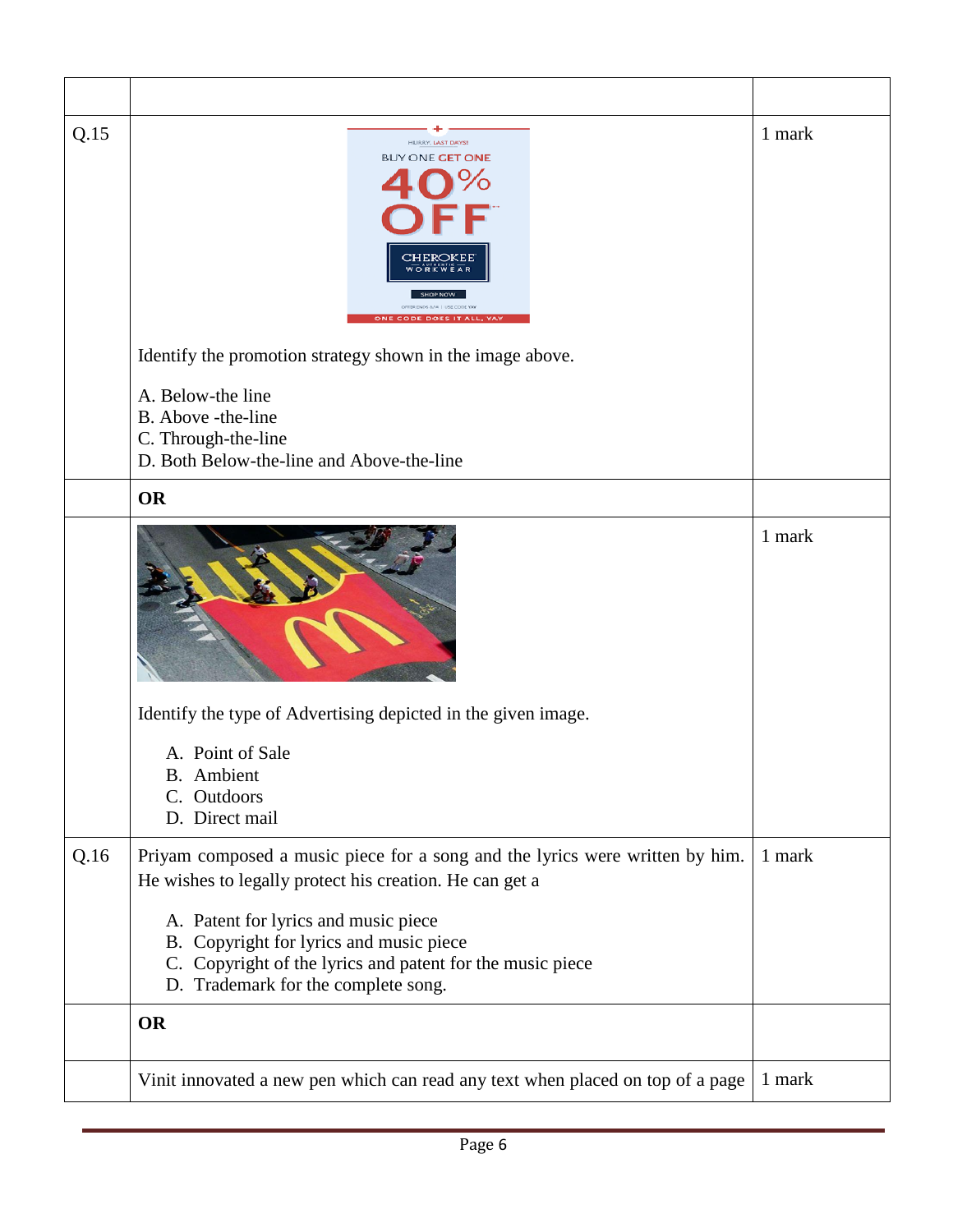|      | or newspaper which definitely helps blind and old people who are unable to<br>read, He wishes to legally protect his product. He can get a                                                                                                                                                                                                                                                                                                                                                                              |           |                         |  |  |
|------|-------------------------------------------------------------------------------------------------------------------------------------------------------------------------------------------------------------------------------------------------------------------------------------------------------------------------------------------------------------------------------------------------------------------------------------------------------------------------------------------------------------------------|-----------|-------------------------|--|--|
|      | A. Patent<br>B. Copyright<br>C. Trademark<br>D. Geographical Indication                                                                                                                                                                                                                                                                                                                                                                                                                                                 |           |                         |  |  |
| Q.17 | When total current assets exceed total current liabilities, it refers to.<br>A. Gross Working Capital<br><b>B.</b> Temporary Working Capital<br>C. Both A and B<br>D. Net Working Capital                                                                                                                                                                                                                                                                                                                               | 1 mark    |                         |  |  |
|      | <b>OR</b>                                                                                                                                                                                                                                                                                                                                                                                                                                                                                                               |           |                         |  |  |
|      | Gross margin and gross profit are one and the same. Is the given statement<br>1 mark<br>'True' or 'False'?                                                                                                                                                                                                                                                                                                                                                                                                              |           |                         |  |  |
| Q.18 | Harshdeep is the stock keeper of Neha Textiles Ltd. The company is into<br>converting cotton yarn into fabric and then further computerised printing on the<br>same to add value to the fabric. He wants to know the ideal quantity of yarn to<br>be ordered so that the production process does not stop. How can he know the<br>correct time to place an order?<br>A. By calculating Break-even point<br>B. By calculating Re-order point<br>C. By calculating Economic order quantity<br>D. By calculating lead time |           |                         |  |  |
| Q.19 | MM ltd. is a renowned name in manufacturing hand puppets for children. Its two<br>most selling varieties are Alphabets and Domestic animals. The fixed expenses<br>of MM Ltd.in the manufacturing of these two varieties is Rs. 75,000.                                                                                                                                                                                                                                                                                 | 1 mark    |                         |  |  |
|      |                                                                                                                                                                                                                                                                                                                                                                                                                                                                                                                         | Alphabets | <b>Domestic Animals</b> |  |  |
|      | Sales Price/unit (in Rs.)                                                                                                                                                                                                                                                                                                                                                                                                                                                                                               | 210       | 360                     |  |  |
|      | Variable cost/ unit (in<br>$Rs.$ )                                                                                                                                                                                                                                                                                                                                                                                                                                                                                      | 140       | 190                     |  |  |
|      | 60                                                                                                                                                                                                                                                                                                                                                                                                                                                                                                                      |           |                         |  |  |
|      |                                                                                                                                                                                                                                                                                                                                                                                                                                                                                                                         |           |                         |  |  |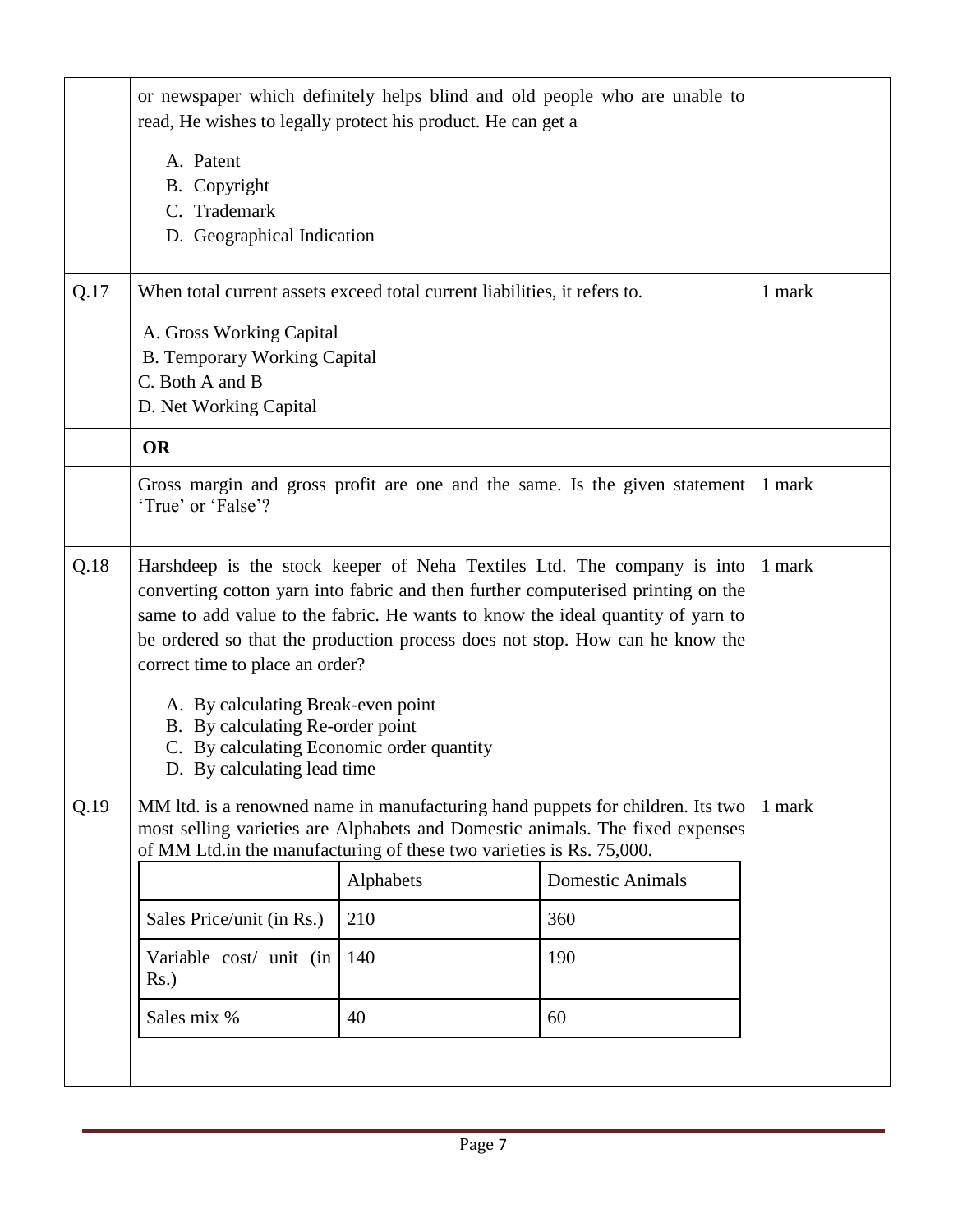|      | The weighted contribution for the two products will be                                                                                                                                                                                                                                                                                                                           |         |
|------|----------------------------------------------------------------------------------------------------------------------------------------------------------------------------------------------------------------------------------------------------------------------------------------------------------------------------------------------------------------------------------|---------|
|      | A. Rs.70<br>B. Rs. 170<br>C. Rs. 130                                                                                                                                                                                                                                                                                                                                             |         |
|      | D. Rs. 102                                                                                                                                                                                                                                                                                                                                                                       |         |
| Q.20 | In a subsidiary of Sugar mill in U.P, cane juice is converted into organic jaggery.<br>The mill owner wants to know whether to continue with this subsidiary or close<br>it down. On an average, the monthly output of the subsidiary is 2,500 Kg., Sales<br>price / kg- Rs. 100, Variable cost/ kg- Rs.30, Fixed expenses- Rs. 70,000. The<br>breakeven point in units will be? | 1 mark  |
|      | A. 1000 units<br><b>B.</b> 1500 units<br>C. 10000 units<br>D. 7500 units                                                                                                                                                                                                                                                                                                         |         |
| Q.21 | A firm has Capital of Rs. 10,00,000; Sales of Rs. 5,00,000; Gross Profit of Rs.<br>2,00,000 and Expenses of Rs. 1,00,000. Return on investment for the firm will<br>be?                                                                                                                                                                                                          | 1 mark  |
|      | A.50%<br><b>B.20%</b><br>C.10%<br>D.30%                                                                                                                                                                                                                                                                                                                                          |         |
|      | <b>OR</b>                                                                                                                                                                                                                                                                                                                                                                        |         |
|      | A firm has Capital of Rs. 10,00,000 of which Rs. 6,00,000 is debt fund; Sales of<br>Rs. 5,00,000; Gross Profit of Rs. 2,00,000 and Expenses of Rs. 1,00,000. Return<br>on Equity for the firm will be?                                                                                                                                                                           | 1 mark  |
|      | A.50%<br>B.25%<br>C.150%<br>D.30%                                                                                                                                                                                                                                                                                                                                                |         |
| Q.22 | State any two factors while assessing the market                                                                                                                                                                                                                                                                                                                                 | 2 marks |
|      | <b>OR</b>                                                                                                                                                                                                                                                                                                                                                                        |         |
|      | Enlist any two uses of problem identification.                                                                                                                                                                                                                                                                                                                                   |         |
| Q.23 | Enlist two points as to why a private company is more desirable than a public<br>company.                                                                                                                                                                                                                                                                                        | 2 marks |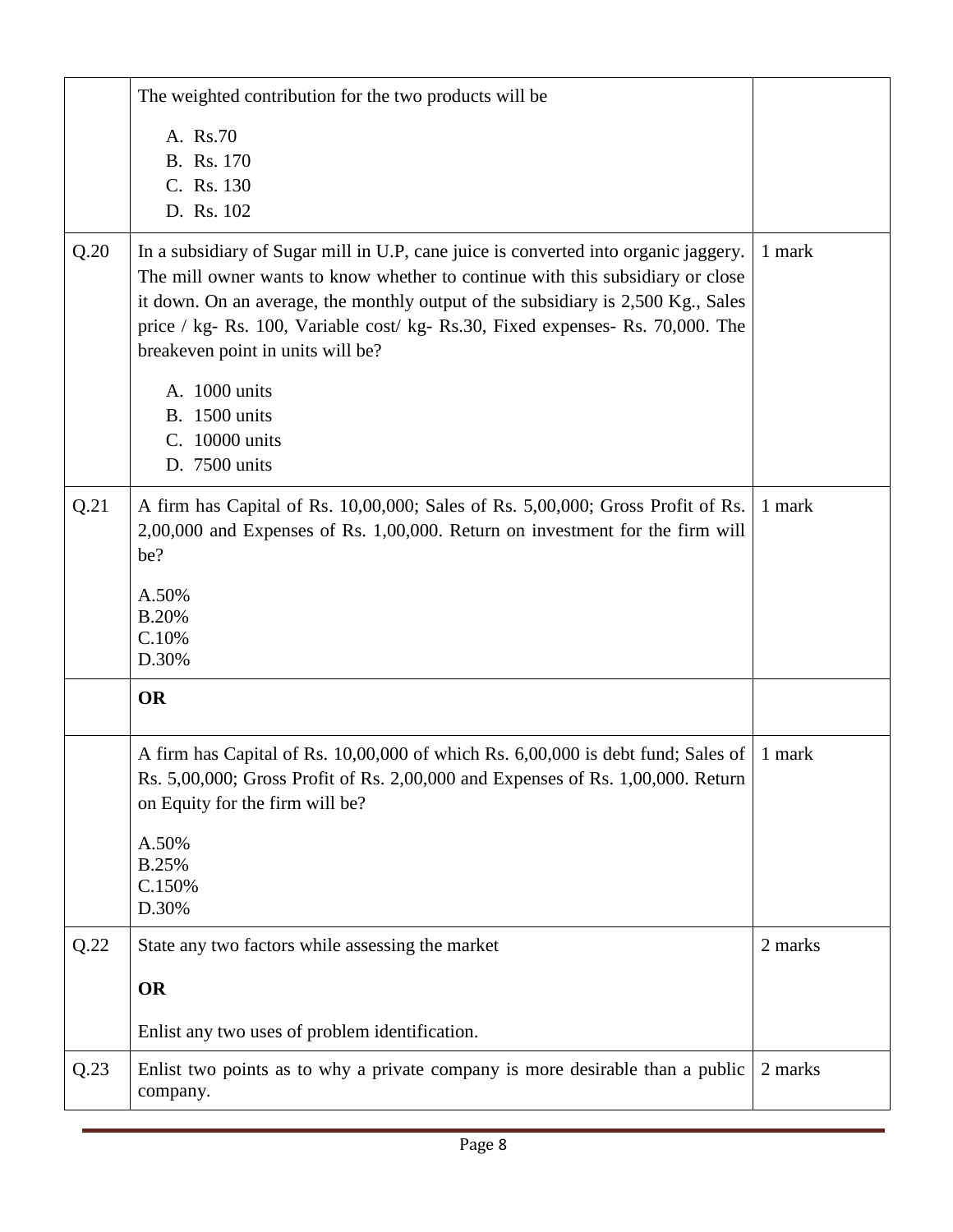| Q.24 | What is a sales strategy? Differentiate between its types.                                                                                                                                                                                                                                                                                                                                                                                   | 2 marks |
|------|----------------------------------------------------------------------------------------------------------------------------------------------------------------------------------------------------------------------------------------------------------------------------------------------------------------------------------------------------------------------------------------------------------------------------------------------|---------|
| Q.25 | Give reasons for the following situations in business                                                                                                                                                                                                                                                                                                                                                                                        | 2 marks |
|      | 1. Operating cycle is shorter in trading business than in manufacturing business.                                                                                                                                                                                                                                                                                                                                                            |         |
|      | 2. Shelf life has an impact on the inventory.                                                                                                                                                                                                                                                                                                                                                                                                |         |
| Q.26 | <b>Source based question</b>                                                                                                                                                                                                                                                                                                                                                                                                                 | 2 marks |
|      | Source - Entrepreneur magazine - August, 2020                                                                                                                                                                                                                                                                                                                                                                                                |         |
|      | 'A recent survey conducted jointly by FICCI and Indian Angel Network revealed<br>that 70 percent of startups across the country have been impacted by COVID-19<br>while as many as 12 per cent have had to halt operations altogether.                                                                                                                                                                                                       |         |
|      | These are difficult times that no one was prepared to deal with. The prolonged<br>lockdown had a massive impact on the startup ecosystem. Given that they rely<br>largely on a constant flow of capital and investments, which due to the pandemic<br>came to a complete standstill.                                                                                                                                                         |         |
|      | With the ongoing crisis, to keep startups afloat has become quite a challenge.<br>However, this challenge can be eliminated if entrepreneurs adapt to the current<br>times, adopt new strategies, and are open to experiments and pivot their business<br>plans. That's because the pandemic has not only affected our present but also our<br>future.'                                                                                      |         |
|      | Keeping in mind this article, state any two things which should be written by<br>startup companies in their manpower planning component of business plan?                                                                                                                                                                                                                                                                                    |         |
| Q.27 | You are Ravi and you have planned to start manufacturing a new brand of 3 marks<br>chocolates aiming at teenagers. Your company 'Delight' has already been<br>manufacturing and selling biscuits since 2010. The success of biscuits has<br>encouraged you to move ahead into the chocolate industry.<br>Keeping in mind the steps involved in preparation of the marketing plan draft a<br>marketing plan explaining the first three steps. |         |
| Q.28 | Explain any three characteristics of partnership.                                                                                                                                                                                                                                                                                                                                                                                            | 3 marks |
|      | <b>OR</b>                                                                                                                                                                                                                                                                                                                                                                                                                                    |         |
|      | Explain any three characteristics of sole proprietorship.                                                                                                                                                                                                                                                                                                                                                                                    |         |
| Q.29 | Break even analysis has a major impact on the business decision making.<br>Comment.                                                                                                                                                                                                                                                                                                                                                          | 3 marks |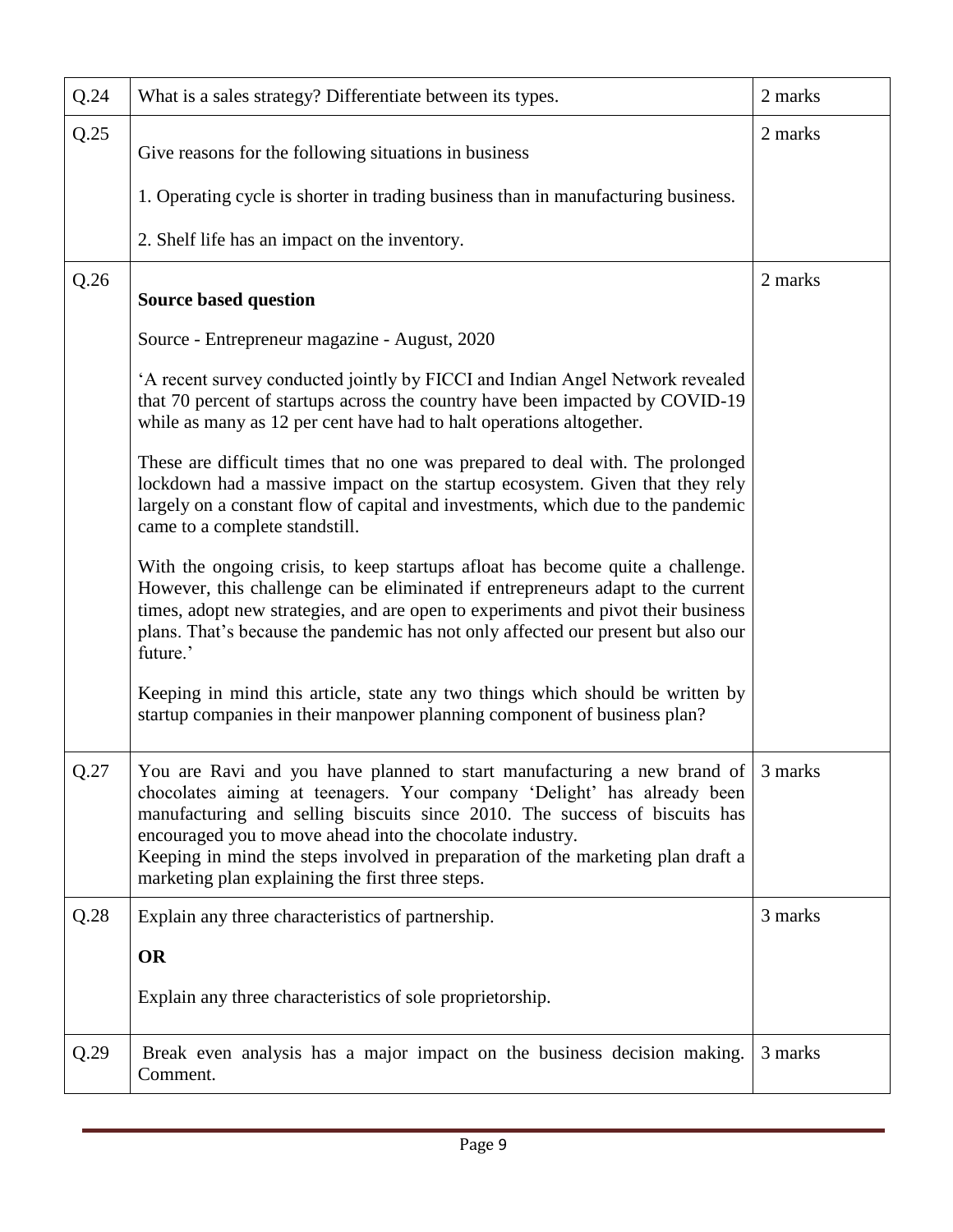| Q.30 | AB Ltd., manufacturing light bulbs decided to start manufacturing of ceiling<br>fans. They formed a sister concern by the name 'Cool Air Ltd'. The new<br>company was in need of some investment and for the same they had approached<br>a bank. They had submitted a business plan to the bank stating all the necessary<br>details. They had mentioned very clearly in the plan that they will be<br>manufacturing the blades and have decided to outsource the required motor<br>parts. The plan spoke about the reason for outsourcing along with the contracts<br>with subcontractors.<br>a. Explain the Component of the business plan along with it's related sub<br>part<br>b. The business plan further gave details about the money which will be<br>invested by the owners and how much they are expecting to borrow.<br>Explain the component of the business plan along with it's related sub<br>part. |                             |                                                                   |                                      |  | 4 marks |
|------|---------------------------------------------------------------------------------------------------------------------------------------------------------------------------------------------------------------------------------------------------------------------------------------------------------------------------------------------------------------------------------------------------------------------------------------------------------------------------------------------------------------------------------------------------------------------------------------------------------------------------------------------------------------------------------------------------------------------------------------------------------------------------------------------------------------------------------------------------------------------------------------------------------------------|-----------------------------|-------------------------------------------------------------------|--------------------------------------|--|---------|
|      | <b>OR</b>                                                                                                                                                                                                                                                                                                                                                                                                                                                                                                                                                                                                                                                                                                                                                                                                                                                                                                           |                             |                                                                   |                                      |  |         |
|      | This document is valuable to the entrepreneur, potential investors, venture<br>capitalists, banks, financial institutions, new personnel's suppliers, customers,<br>advisors and others who are trying to familiarize themselves with the business<br>venture, its goals, and objectives. State any four reasons for the importance of<br>this document.                                                                                                                                                                                                                                                                                                                                                                                                                                                                                                                                                            |                             |                                                                   |                                      |  |         |
| Q.31 | Number of people who took their meals and the total billing for each of the 5<br>weeks is in the following table.                                                                                                                                                                                                                                                                                                                                                                                                                                                                                                                                                                                                                                                                                                                                                                                                   |                             |                                                                   |                                      |  | 4 marks |
|      | Week                                                                                                                                                                                                                                                                                                                                                                                                                                                                                                                                                                                                                                                                                                                                                                                                                                                                                                                |                             | No. of people taking<br>meals                                     | Average<br>amount<br>billed (in Rs.) |  |         |
|      | 1                                                                                                                                                                                                                                                                                                                                                                                                                                                                                                                                                                                                                                                                                                                                                                                                                                                                                                                   |                             | 120                                                               | 150                                  |  |         |
|      | $\overline{2}$                                                                                                                                                                                                                                                                                                                                                                                                                                                                                                                                                                                                                                                                                                                                                                                                                                                                                                      |                             | 60                                                                | 205                                  |  |         |
|      | 3                                                                                                                                                                                                                                                                                                                                                                                                                                                                                                                                                                                                                                                                                                                                                                                                                                                                                                                   |                             | 70                                                                | 146                                  |  |         |
|      | $\overline{4}$                                                                                                                                                                                                                                                                                                                                                                                                                                                                                                                                                                                                                                                                                                                                                                                                                                                                                                      |                             | 80                                                                | 221                                  |  |         |
|      | 5                                                                                                                                                                                                                                                                                                                                                                                                                                                                                                                                                                                                                                                                                                                                                                                                                                                                                                                   |                             | 90                                                                | 240                                  |  |         |
|      |                                                                                                                                                                                                                                                                                                                                                                                                                                                                                                                                                                                                                                                                                                                                                                                                                                                                                                                     | a. Calculate the Unit Price | Based on the given information, answer the questions given below: |                                      |  |         |

Page 10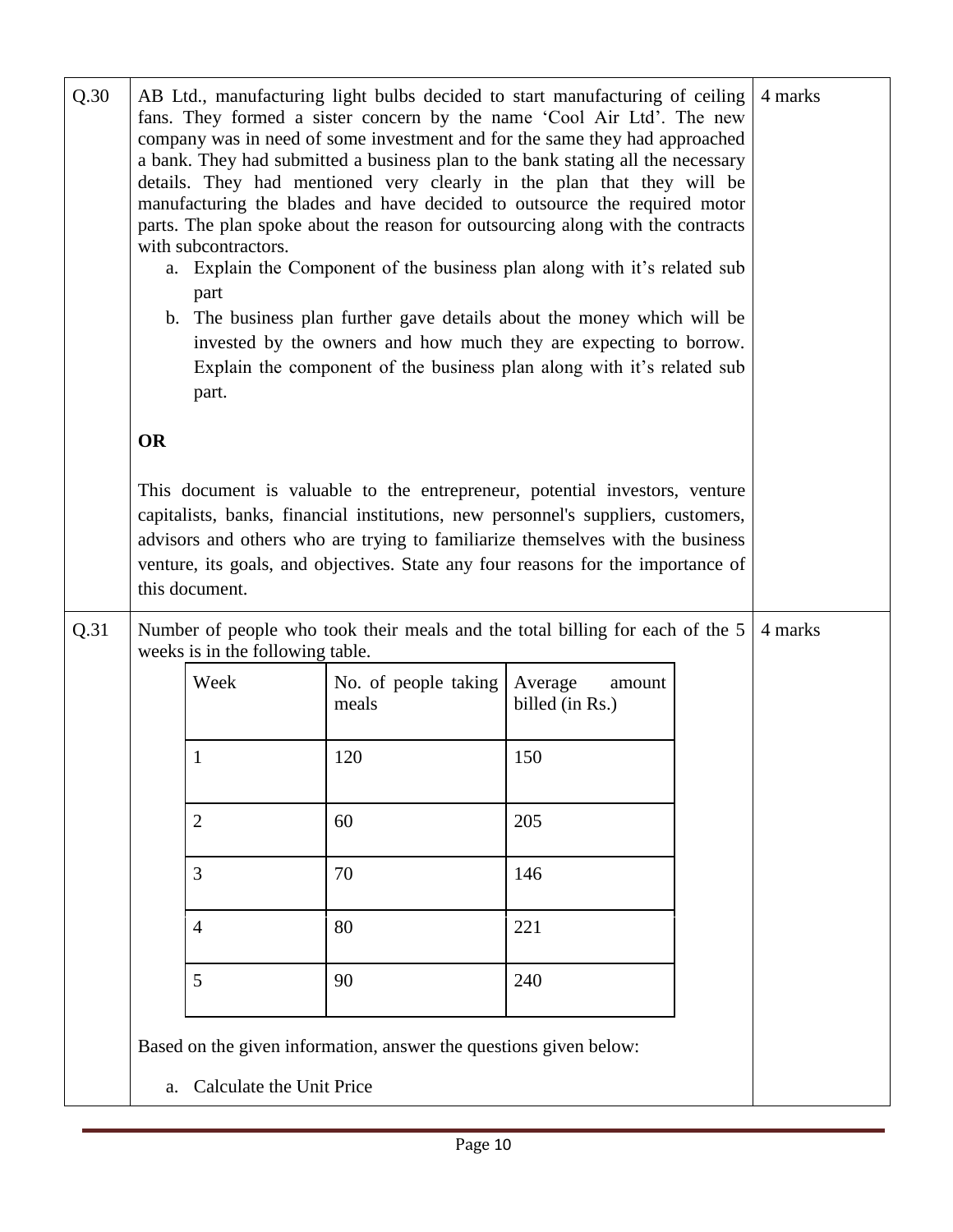|       | b. If the variable cost is 60% of the sale price, the Gross Margin per Unit of<br>Sale.                                                                                                                                                                                                                                                                                                                                                                                                                                                                                                                                                                                                                                           |         |
|-------|-----------------------------------------------------------------------------------------------------------------------------------------------------------------------------------------------------------------------------------------------------------------------------------------------------------------------------------------------------------------------------------------------------------------------------------------------------------------------------------------------------------------------------------------------------------------------------------------------------------------------------------------------------------------------------------------------------------------------------------|---------|
| Q. 32 | M/S. Ramlal & Sons started manufacturing oximeters which has a great demand<br>in this time of Covid 19' for domestic use and otherwise also it is an equipment<br>in demand by the medical professionals. While fixing the selling price for the<br>same Ramlal want to adopt a method where he can just cover the cost and earn a<br>nominal amount of profit. His sons advised him to fix the price initially at a<br>higher rate and then reduce the price when the demand has reduced. According<br>to them this method would help them earn a good profit. He hired an agent,<br>Satish, who advised him to initially keep the prices low to attract the market and<br>then he can slowly and gradually increase the price. | 4 marks |
|       | In the given context answer the following questions;                                                                                                                                                                                                                                                                                                                                                                                                                                                                                                                                                                                                                                                                              |         |
|       | a. Identify and explain the method that Ramlal is planning to adopt.                                                                                                                                                                                                                                                                                                                                                                                                                                                                                                                                                                                                                                                              |         |
|       | b. Explain the method of pricing suggested by Ramlal's sons and his agent<br>respectively?                                                                                                                                                                                                                                                                                                                                                                                                                                                                                                                                                                                                                                        |         |
| Q.33  | Why is creativity important and explain the creative process?                                                                                                                                                                                                                                                                                                                                                                                                                                                                                                                                                                                                                                                                     | 6 marks |
|       | <b>OR</b>                                                                                                                                                                                                                                                                                                                                                                                                                                                                                                                                                                                                                                                                                                                         |         |
|       | Explain any six characteristics of company                                                                                                                                                                                                                                                                                                                                                                                                                                                                                                                                                                                                                                                                                        |         |
| Q.34  | Evaluate the different options available for an entrepreneur to raise funds from<br>the primary markets.                                                                                                                                                                                                                                                                                                                                                                                                                                                                                                                                                                                                                          | 6 marks |
| Q.35  | <b>Source based question</b>                                                                                                                                                                                                                                                                                                                                                                                                                                                                                                                                                                                                                                                                                                      | 6 marks |
|       | Source: Economic Times, January 31, 2020                                                                                                                                                                                                                                                                                                                                                                                                                                                                                                                                                                                                                                                                                          |         |
|       | 'Memes have emerged as a lucrative profession for its creators.                                                                                                                                                                                                                                                                                                                                                                                                                                                                                                                                                                                                                                                                   |         |
|       | Last week, when Zomato acquired UberEats, competitors took no time to engage<br>with users through this new-age content marketing tool, which had become an<br>instant hit when it began life on social media a few years ago.                                                                                                                                                                                                                                                                                                                                                                                                                                                                                                    |         |
|       | However, generating memes on Instagram, TikTok and Facebook is now starting<br>to become an integral part of marketing budgets for brands that want to stay<br>relevant and topical online. These brands are using popular meme pages such as<br>Laughing Colours, Confused Atma and Sarcastic Indian across social media.                                                                                                                                                                                                                                                                                                                                                                                                        |         |
|       | A consumer brand spends Rs 1,000-50,000 on a meme. A page with a million                                                                                                                                                                                                                                                                                                                                                                                                                                                                                                                                                                                                                                                          |         |